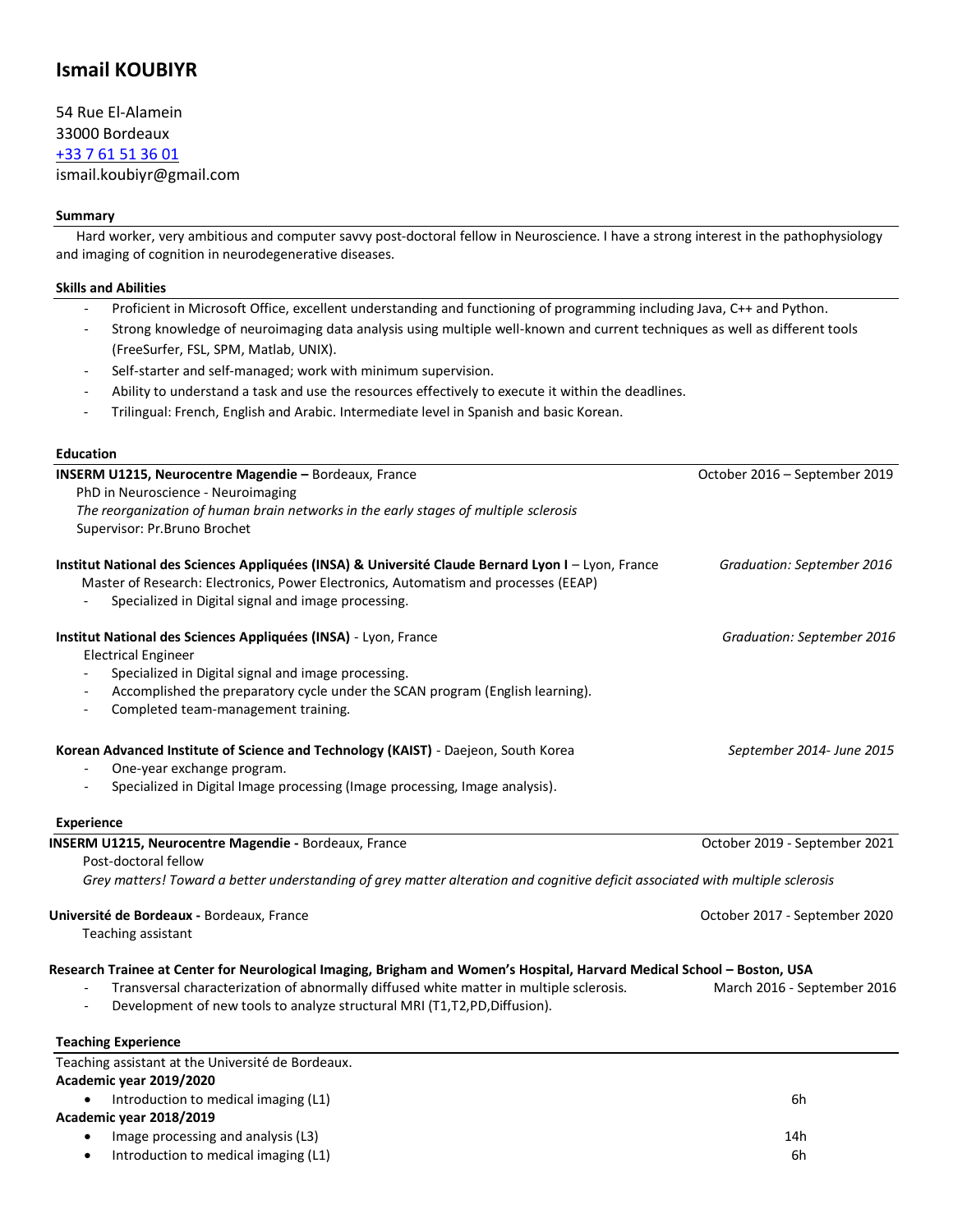| Academic year 2017/2018 |                                                                               |     |  |  |
|-------------------------|-------------------------------------------------------------------------------|-----|--|--|
|                         | Pathology and MRI: exploring cognitive dysfunction in multiple sclerosis (M2) | -4h |  |  |
|                         | Image processing and analysis (L3)                                            | 12h |  |  |
|                         | Introduction to medical imaging (L1)                                          | -6h |  |  |
|                         |                                                                               |     |  |  |

#### **Publications**

- 1. Mournet S\*, Okubo G\*, **Koubiyr I**, Zhang B, Kusahara H, Prevost V.H, Ichinose N, Triaire B, Hiba B, Dousset V and Tourdias T (2020) Higher b-values improve the correlation between diffusion MRI and the cortical microarchitecture. **Neuroradiology**. 10.1007/s00234-020-02462-4. Advance online publication. https://doi-org.proxy.insermbiblio.inist.fr/10.1007/s00234-020-02462- 4
- 2. Lamargue D, **Koubiyr I**, Deloire M, Saubusse A, Charre-Morin J, Moroso A, Coupé P, Brochet B and Ruet A (2020) Effect of cognitive rehabilitation on neuropsychological and semiecological testing and on daily cognitive functioning in multiple sclerosis: The REACTIV randomized controlled study. **J Neurol Sci**. 2020 Aug 15;415:116929. doi: 10.1016/j.jns.2020.116929
- 3. Palotai M, Cavallari M, **Koubiyr I**, Morales Pinzon A, Nazeri A, Healy B.C, Glanz B, Weiner H.L, Chitnis T and Guttmann C.R.G (2019) Microstructural fronto-striatal and temporo-insular alterations are associated with fatigue in patients with multiple sclerosis independent of white matter lesion load and depression. **Mult Scler J**. 1-11. doi:10.1177/1352458519869185
- 4. **Koubiyr I**, Besson P, Deloire M, Charre-Morin J, Saubusse A, Tourdias T, Brochet B and Ruet A (2019) Dynamic modular-level alterations of structural-functional coupling in clinically isolated syndrome. **Brain**. doi:10.1093/brain/awz270
- 5. **Koubiyr I**, Deloire M, Besson P, Coupé P, Dulau C, Pelletier J, Tourdias T, Brochet B, Ranjeva JP and Ruet A (2018) *Longitudinal Study of Functional Brain Network Reorganization in Clinically Isolated Syndrome*. **Mult Scler J**. 1–13. doi: 10.1177/1352458518813108
- 6. **Koubiyr I**, Deloire M, Coupé P, Dulau C, Besson P, Moroso A, Planche V, Tourdias T, Brochet B and Ruet A (2018) *Differential Gray Matter Vulnerability in the 1 Year Following a Clinically Isolated Syndrome*. **Front. Neurol**. 9:824. doi: 10.3389/fneur.2018.00824
- 7. Planche V, **Koubiyr I**, Romero J.E, Manjon J.V, Coupé P, Deloire M, Dousset V, Brochet B, Ruet A and Tourdias T (2018) *Regional hippocampal vulnerability in early multiple sclerosis: dynamic pathological spreading from dentate gyrus to CA1*. **Human Brain Mapping**. doi: 10.1002/hbm.23970

\*: These authors contributed equally to this work.

#### **Talks and posters**

- 1. **Koubiyr I**, Besson P, Deloire M, Charre-Morin J, Saubusse A, Tourdias T, Brochet B, Ruet A. Dynamic modular-level alterations of structural-functional coupling in clinically isolated syndrome. ARSEP MRI Workshop, Paris, France, February 7<sup>th</sup> 2020
- 2. **Koubiyr I**, Besson P, Deloire M, Charre-Morin J, Saubusse A, Tourdias T, Brochet B, Ruet A. Dynamic modular-level alterations of structural-functional coupling in clinically isolated syndrome. European Charcot Foundation (ECF), Baveno, Italy, November 21<sup>st</sup>-23<sup>rd</sup> 2019
- 3. **Koubiyr I**, Besson P, Deloire M, Charre-Morin J, Saubusse A, Tourdias T, Brochet B, Ruet A. Dynamic modular-level alterations of structural-functional coupling in clinically isolated syndrome. European Committee for Treatment and Research in Multiple Sclerosis (ECTRIMS), Stockholm, Sweden, September 11<sup>th</sup>-13<sup>th</sup> 2019
- 4. Palotai M, Cavallari M, **Koubiyr I**, Morales Pinzon A, Healy B.C, Glanz B, Weiner H.L, Chitnis T, Guttmann C.R.G. Microstructural damage to the fronto-striatal circuitry may play a role in the development of resistance to fatigue-lowering medications in patients with multiple sclerosis. European Committee for Treatment and Research in Multiple Sclerosis (ECTRIMS), Stockholm, Sweden, September 11th -13th 2019
- 5. Palotai M, Cavallari M, **Koubiyr I**, Morales Pinzon A, Makris N, Healy B.C, Glanz B, Weiner H.L, Chitnis T, Guttmann C.R.G. Sustained fatigue is associated with caudate, putamen and thalamus damage in patients with multiple sclerosis. European Committee for <code>Treatment</code> and Research in Multiple Sclerosis (ECTRIMS), Stockholm, Sweden, September  $11^{\text{th}}$ - $13^{\text{th}}$  2019
- 6. **Koubiyr I**, Besson P, Deloire M, Charre-Morin J, Saubusse A, Tourdias T, Brochet B, Ruet A. Dynamic modular-level alterations of structural-functional coupling in clinically isolated syndrome. International Multiple Sclerosis Cognition Society (IMSCOGS), Amsterdam, Netherlands, June 6<sup>th</sup>-7<sup>th</sup> 2019
- 7. **Koubiyr I**, Deloire M, Charre-Morin J, Saubusse A, Coupe P, Dulau C, Tourdias T, Besson P, Ranjeva JP, Pelletier J, Audoin B, Brochet B, Ruet A. Dynamics of grey matter alterations in the 1-year following a clinically isolated syndrome. International Multiple Sclerosis Cognition Society (IMSCOGS), Amsterdam, Netherlands, June 6<sup>th</sup>-7<sup>th</sup> 2019
- 8. **Koubiyr I**, Deloire M, Charre-Morin J, Saubusse A, Coupé P, Dulau C, Tourdias T, Besson P, Ranjeva JP, Pelletier J, Audoin B, Brochet B, Ruet A. *Longitudinal study of functional brain networks in clinically isolated syndrome*. European Charcot Foundation (ECF), Baveno, Italy, November 15<sup>th</sup>-17<sup>th</sup> 2018
- 9. **Koubiyr I**, Palotai M, Deloire M, Charre-Morin J, Saubusse A, Tourdias T, Guttmann CRG, Brochet B, Ruet A. *Microstructural damage in cortico-subcortical white matter tracts in patients with clinically isolated syndrome: prediction of cognitive functioning and follow-up of its change for 1 year*. European Committee for Treatment and Research in Multiple Sclerosis (ECTRIMS), Berlin, Germany, October 10<sup>th</sup>-12<sup>th</sup> 2018